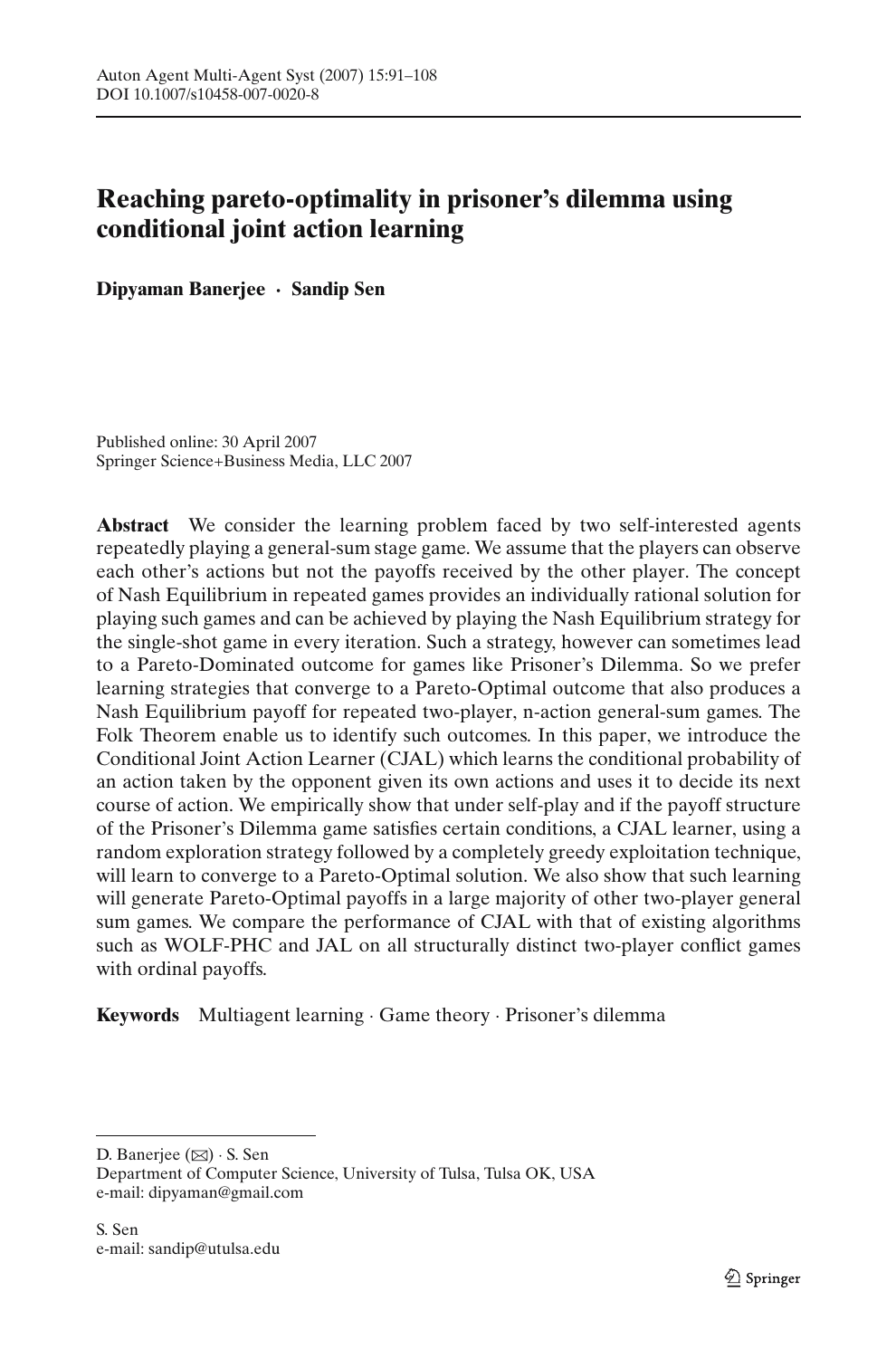## **1 Introduction**

It has been argued that a learning algorithm playing a repeated game should at least converge in self-play and ensure the safety or minimax value for both the players [\[1](#page-15-0)]. To achieve this, researchers have tried to develop algorithms that converge to the Nash Equilibrium of the single-stage game that is being played repeatedly. We refer to such an equilibrium as Nash Equilibrium for Single-Stage Game (NESSG). NESSG is a strategy profile such that no player has any incentive to unilaterally deviate from its own strategy. Also an NESSG for the single-stage game is a Nash Equilibrium strategy profile for the repeated game and it always guarantees safety value for all the players. Due to these reasons, a number of learning mechanisms have been developed which have been proved to converge to NESSG under certain conditions [\[1](#page-15-0)[;2](#page-16-0);[6](#page-16-1);[12](#page-16-2)[;16\]](#page-16-3). However, there are two problems with choosing NESSG as a solution. First, for a given game, there can be multiple NESSGs and to reach a mutual agreement among the players about choosing one of them can be a non-trivial task. Second, for games such as the Prisoner's Dilemma, the only NESSG outcome is Pareto-Dominated and playing that repeatedly will result in a Pareto-Dominated outcome for the iterated version of the game as well<sup>1</sup>. Hence, instead of trying to converge to an NESSG, we set our learning goal to converge to a solution that is Pareto-Optimal and produces a Nash Equilibrium payoff for the repeated game. We refer to these outcomes as Pareto-Optimal Outcomes sustained by Nash Equilibrium (POSNE). We show in Sect. [3](#page-8-0) how the Folk Theorem [\[9](#page-16-4)] can help us identify such POSNE outcomes of a repeated game.

Most of the previous learning mechanisms developed for game playing assume complete transparency of the payoffs [\[6;](#page-16-1)[10;](#page-16-5)[12](#page-16-2)], i.e., players can observe the payoffs received by all the players after they make their action choices. This may not be possible in a large number of real environments. A more realistic assumption would be to allow the players to observe the actions of all other players but not their payoffs. A game in which players cannot observe opponent's payoffs is known as an *incomplete information game*. In this paper we consider only incomplete information games. In such games, a player cannot compute the opponent's best response to its own strategy, as that will depend on the opponent's payoff structure. This in turn prevents the players from directly computing the Nash Equilibria of the game where every player's strategy is a best response to other players' strategy. We believe, however, that it is still possible to reach mutually preferred outcomes against a class of agents by observing the opponent's action choices over time.

Claus and Boutilier have shown the dynamics of reinforcement learning in a cooperative game [\[5\]](#page-16-6). They described two kind of learners: Independent Learners and Joint Action Learners. An Independent Learner (IL) assumes the world to be stationary and ignores the presence of other players. A Joint Action Learner (JAL), however, acknowledges the impact of the other player and computes the joint probabilities of different actions taken by all the players and uses them to calculate the expected utility of its own actions. Unfortunately, JALs do not necessarily perform significantly better than ILs as the *Q*-values associated with the actions of a JAL learner can degenerate to that learned by an IL learner [\[5](#page-16-6)[;20\]](#page-16-7). We believe that the primary impediment to JALs performance improvement is their assumption that actions of different agents

<span id="page-1-0"></span><sup>1</sup> An outcome is Pareto-Dominated by another outcome if at least one player prefers the latter and no player prefers the former. An outcome that is not Pareto-dominated is Pareto-Optimal.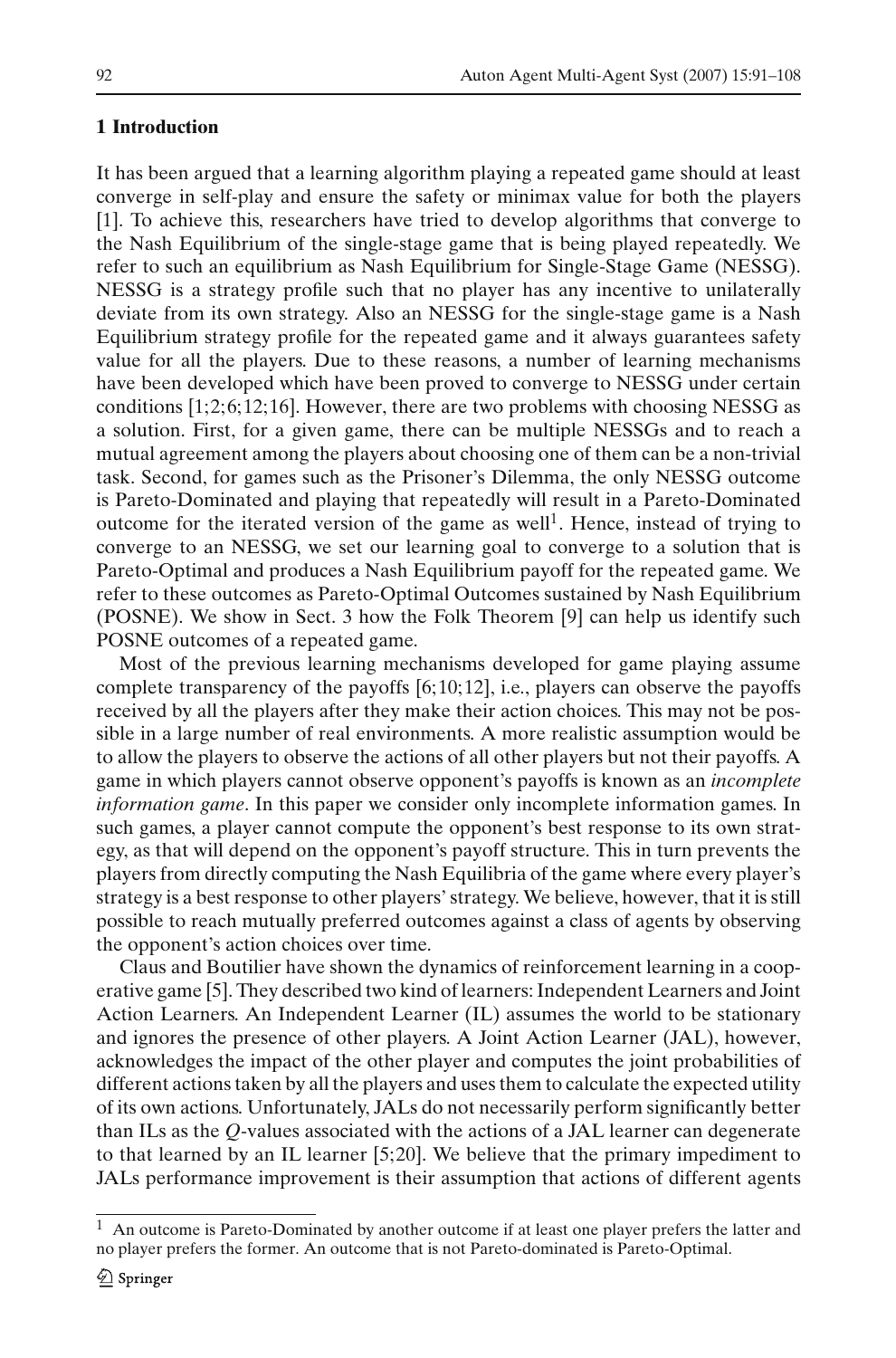are uncorrelated, which is not true in general. In this paper, we present a new learner which understands and uses the fact that its own actions influence the action choices of other agents. Instead of marginal probabilities, it uses conditional probabilities of the actions taken by the opponent given its own actions, to compute the expected utility of its actions. We refer to this class of learners as Conditional Joint Action Learners (CJALs).

In self-play, CJALs do not converge to Nash Equilibrium every time. On the other hand, they converge to a Pareto-Optimal outcome under certain restrictions over the payoff structure. In this paper, we primarily focus on repeated play of the game of Prisoner's Dilemma between two players and derive the conditions for which two CJAL players will converge to a Pareto-Optimal outcome. We also describe the effect of different exploration strategies on these conditions. We show that under these restrictions a combination of purely explorative and purely exploitative exploration will lead to Pareto-Optimal outcomes. We support our claim with experimental results.

The rest of the paper is organized as follows: we discuss relevant game theory concepts and related work in this domain in Sect. [2.](#page-2-0) In this section, we also show how to identify the POSNE outcomes using the Folk Theorem [\[9](#page-16-4)]. Section [3](#page-8-0) describes the Prisoner's Dilemma game and the CJAL learning algorithm. In Section [4,](#page-10-0) we derive the conditions for converging, in self-play, to the mutually cooperative outcome in the Prisoners Dilemma game for CJAL learners. In Section [5](#page-11-0) we provide experimental results and finally, in Sect[.6,](#page-15-1) we conclude the paper and suggest directions for future work.

# <span id="page-2-0"></span>**2 Background**

In this section we review relevant concepts from game theory and discuss the related work from this field. We also show how the Folk Theorem can be used to identify POSNE outcomes.

- 2.1 Relevant game theory concepts
- **Stage Game:** A stage game can be defined by a tuple  $(S, A_1 \ldots A_{|S|}, U_1 \ldots U_{|S|})$ , where *S* is the set of players. A player  $i \in S$  can choose an action  $a_i$  from its action set *Ai*. Choosing an action deterministically corresponds to a *pure strategy*. A pure strategy profile *q* is a set of pure strategies chosen by all the players. We denote the set of all possible pure strategy profiles as *Q*, which is the Cartesian product  $\times_{i \in S} A_i$ . *Q* also corresponds to the set of pure strategy outcomes. A *strategy* for a player *i* is defined as a probability distribution  $\pi_i$  over  $A_i$  according to which *i* chooses its actions. Note that a pure strategy is a strategy where one action is chosen with probability 1. A strategy profile  $p$  is defined as the set of strategies used by all players:  $\{\pi_1, \ldots, \pi_{|S|}\}\)$ . We define *X* as the set of all possible probability distributions over *Q*. The set of all possible strategy profiles is a subset of *X* that can be factored into independent probability distributions for the players. The payoff function for a player *i* is defined as a function  $U_i: X \to \mathbb{R}$  that decides the payoff a player would receive for a particular strategy profile. In general, for a strategy profile  $\{\pi_1, \ldots, \pi_{|S|}\}$  the payoff to agent *i* will be denoted as  $U_i(\pi_1, \ldots, \pi_{|S|})$ .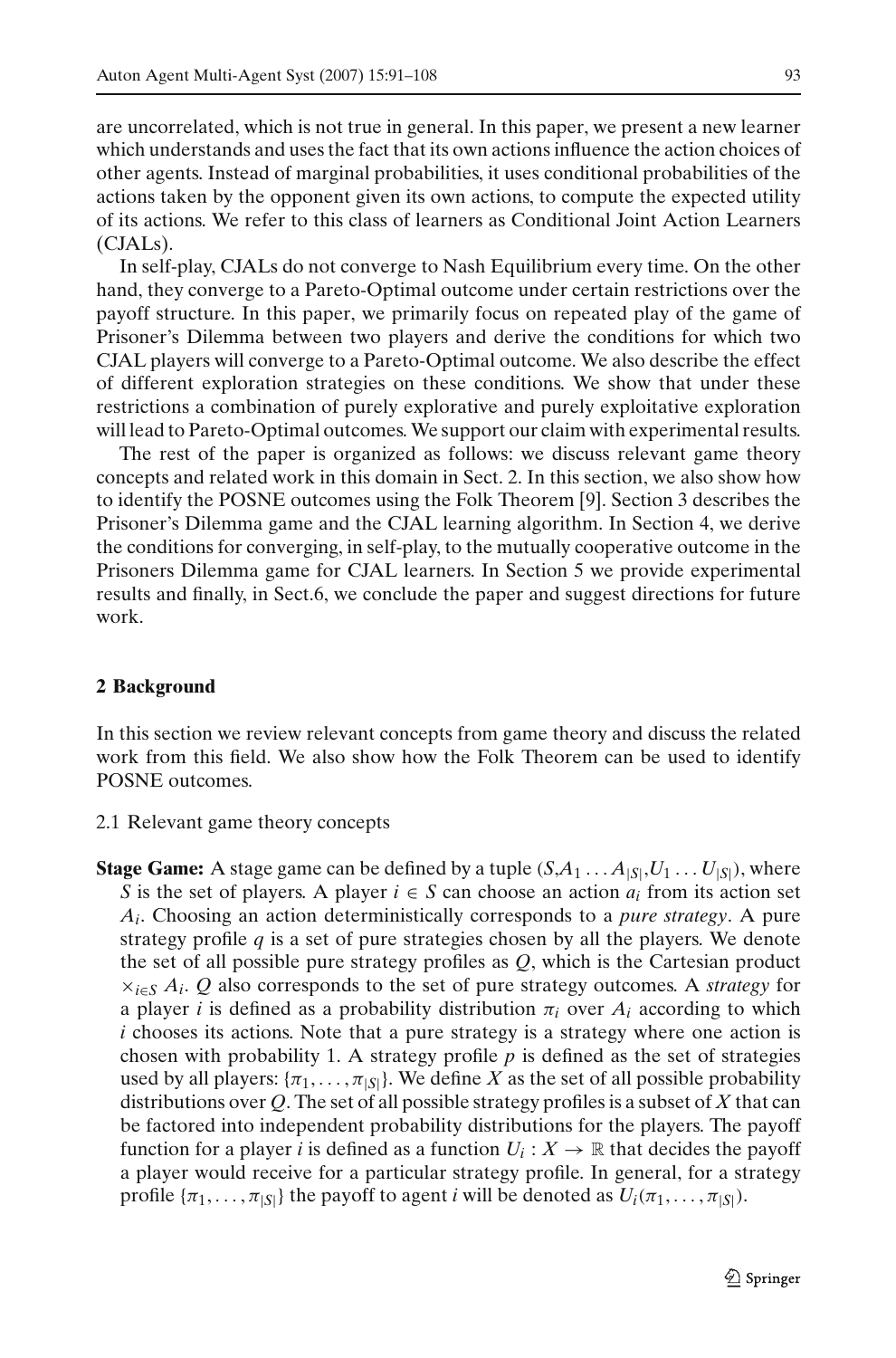**Nash Equilibrium:** A strategy profile is said to be in Nash Equilibrium if no player has an incentive to unilaterally change its strategy when every player plays its part of that strategy profile. Formally, for a game played by *n* players if  $\pi_i$  denotes the strategy for player *i*, then the strategy profile  $\pi_i \dots \pi_n$  is said to be in Nash Equilibrium iff

$$
\forall i, \quad U_i(\pi_1,\ldots,\pi_i,\ldots\pi_n) \geq U_i(\pi_1,\ldots,\hat{\pi}_i,\ldots,\pi_n)
$$

where  $\hat{\pi}_i$  denotes any strategy for player *i* other than  $\pi_i$ . There exists at least one Nash Equilibrium for any stage game. At any Nash Equilibrium, every player's strategy is a best response to the others' strategies.

**Minimax Strategy and Safety Value:** A minimax strategy for a player is a strategy which ensures the largest payoff it can receive regardless of the strategy adopted by the other player. For a player *i*, we denote the set of all possible probability distributions over  $A_i$  as  $\sigma_i$ . In a two-player game, the minimax value for player *i* playing against a player *j* is then given by

$$
U_i^{\text{minimax}} = \max_{\pi_i \in \sigma_i} \min_{\pi_j \in \sigma_j} U_i(\pi_i, \pi_j).
$$

This value is also known as the *safety value* of a player and can be computed using linear programming techniques without the knowledge of opponent's payoffs.

**Pareto-Optimality:** An outcome or a payoff assignment is said to be Pareto-Optimal in a game if there exists no other possible payoff assignment where at least one player is better off and the others are at least as well off. A probability distribution  $x^* \in X$  is said to produce a Pareto-Optimal (PO) outcome iff there exists no  $x \in X$ s.t.

$$
\forall i \in S, \quad U_i(x) \ge U_i(x^*)
$$

and  $\exists j \in S$  s.t.

$$
U_j(x) > U_j(x^*).
$$

In that case the payoff vector  $U^* = \{U_1(x^*), \ldots, U_{|S|}(x^*)\}$  is called a Pareto-Optimal outcome.

**Pareto-Dominance:** A payoff assignment corresponding to some  $x_1 \in X$  is said to Pareto-Dominate another payoff assignment corresponding to some  $x_2 \in X$  iff

$$
\forall i \in S, \quad U_i(x_1) \ge U_i(x_2)
$$

and  $\exists j \in S$  s.t

$$
U_j(x_1) > U_j(x_2).
$$

Note that a payoff assignment is Pareto-Optimal if it is not Pareto-Dominated by any other outcome.

**Finitely and Infinitely Repeated games:** When the same stage game is played repeatedly, it is called a repeated game. A repeated game can be finite or infinite. However, an infinitely repeated game does not mean that it is played an infinite number of times. Infinitely repeated games can eventually terminate but the players are uncertain about the exact point of time when the game will terminate. In a finitely repeated game, however, the players know *a priori* exactly how many times the game will be played. It can be proved using backward induction that playing the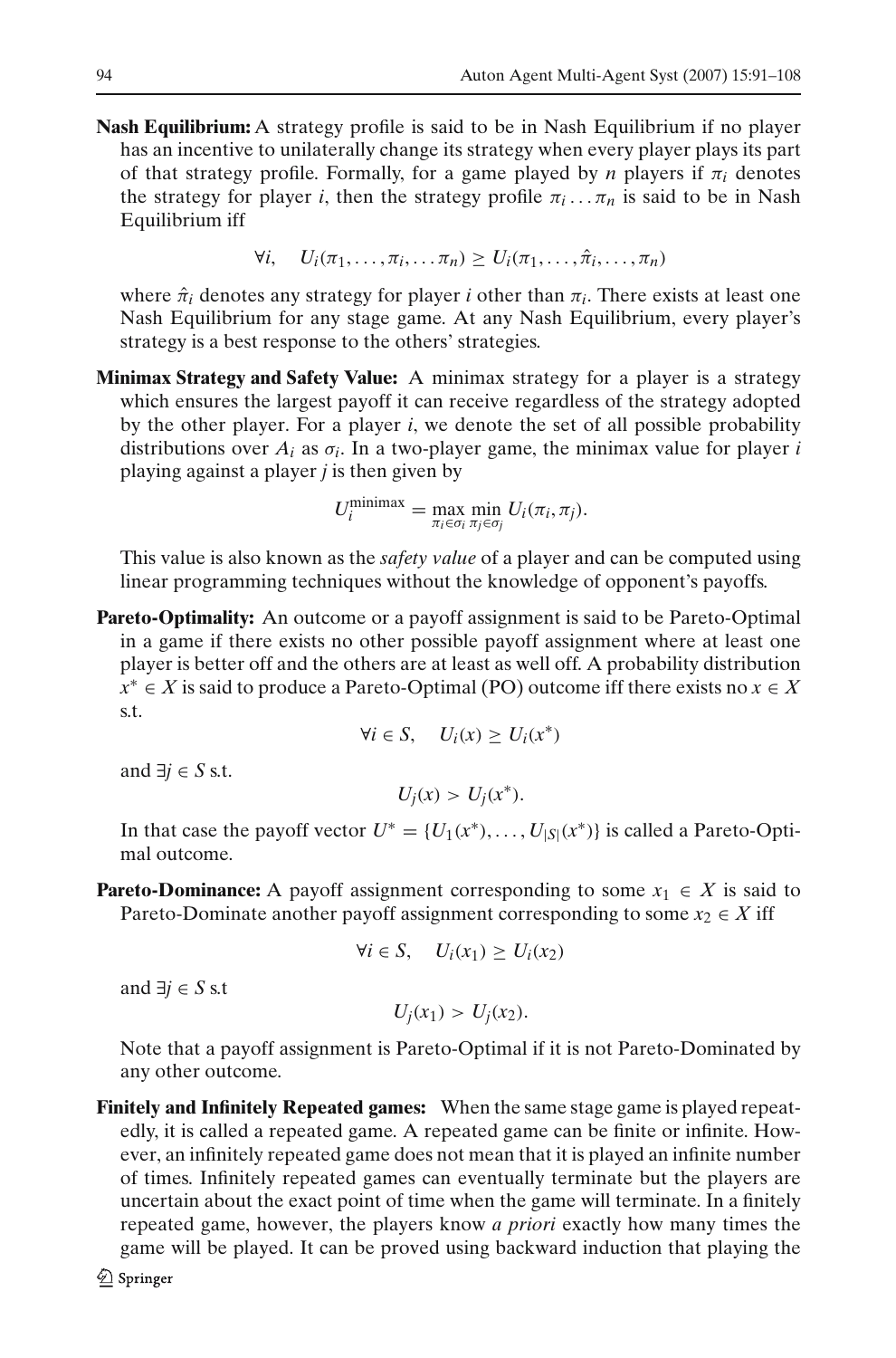Nash Equilibrium strategy of the stage game is the only Nash Equilibrium for a finitely repeated version of the game. For infinitely repeated games, however, the set of Nash Equilibria can be much larger. In this paper, we consider only infinitely repeated games.

**Average Payoff Criterion:** The total payoff received by the players for an infinitely repeated game can be infinite and hence incomparable. To alleviate this problem, game theorists use averaging mechanisms such as the δ*-discounted average payoff criterion* or the *limit of average payoff criterion*. In this paper, we only consider the latter criterion to model and compare payoff values received by the players. If  $U_i^j$  is the payoff received by player *i* at the  $j^{th}$  iteration, then according to this criterion one sequence of payoffs  $U_i = (U_i^1, U_i^2, \ldots)$  is better for player *i* than another sequence  $\hat{U}_i = (\hat{U}_i^1, \hat{U}_i^2, \ldots)$  iff,

$$
\lim_{M \to \infty} \sum_{k=1}^{M} \frac{U_i^k}{M} \ge \lim_{M \to \infty} \sum_{k=1}^{M} \frac{\hat{U}_i^k}{M}.
$$

We do not discuss the merits and demerits of such a payoff criterion but point out that any payoff that can be achieved as an expected payoff corresponding to some strategy-profile of the stage game can also be achieved as an average payoff of the repeated version of that game [\[19\]](#page-16-8).

2.2 Multiagent learning algorithms

A number of multiagent learning algorithms have been developed by both game theorists and multiagent system researchers in the past few years for playing repeated games. It has been argued that a learning algorithm should at least converge under self-play and guarantee the safety value for all the players. The second objective is easily justified as the players can simply switch to their minimax strategy to guarantee the safety value instead of receiving a lower payoff. The first constraint is comparatively more strict and is harder to achieve. Some researchers also include rationality as a desired criterion which requires playing a best response against an opponent using a stationary strategy [\[1;](#page-15-0)[22](#page-16-9)]. A player following a stationary strategy always chooses its action from a fixed probability distribution. We now discuss some multiagent learning techniques from current literature.

**Best Response Learners:** In any iteration of a repeated game, a Best Response learner plays that action which is a best response to the action chosen by the opponent in the last iteration. Unfortunately, BR learners perform poorly against an opponent who changes its strategy frequently enough. For example, in the game of matching pennies shown in Table [1,](#page-4-0) a BR learner would always receive a payoff of −1 against a player who chooses its two actions alternately. Also, under self-play, BR learners are not guaranteed to converge and can produce payoffs less than the safety value.

<span id="page-4-0"></span>

| <b>Table 1</b> Payoff matrix for<br><b>Matching Pennies</b> |    |                           |      |
|-------------------------------------------------------------|----|---------------------------|------|
|                                                             | ᠇᠇ | $1\!\!\:-\!\!1$<br>$-1.1$ | $-1$ |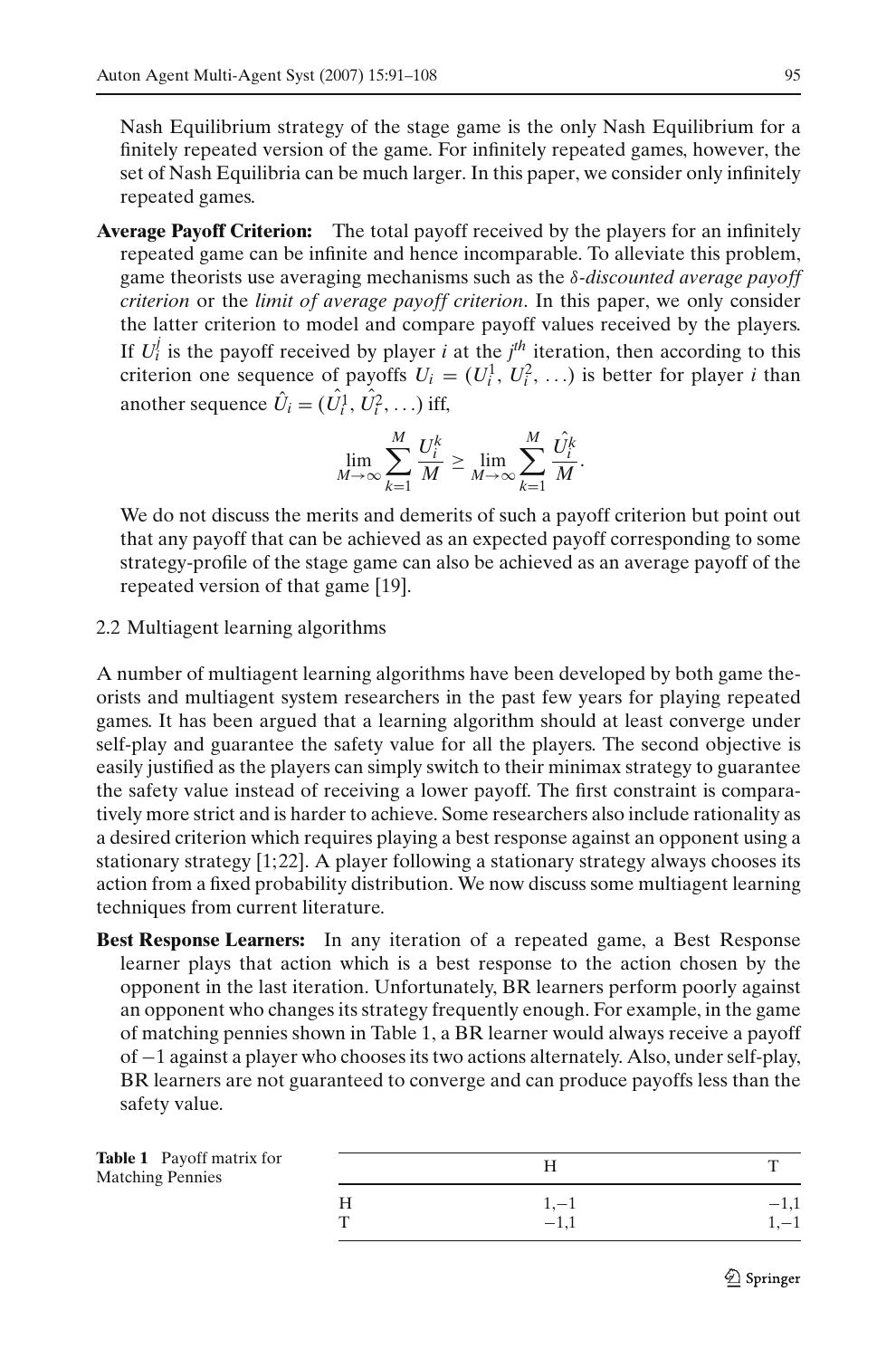- **Fictitious Play Learners:** An improvement over the Best Response learner is the *fictitious play* (FP) learner [\[4;](#page-16-10)[9\]](#page-16-4). Instead of playing best response to the last action, FP would play the best response to the average of the strategies played in the past by the opponent. FP performs better than the Best Response learner but fails to overcome the problems of Best Response learning in general. Both BR and FP players choose their strategy without knowledge of opponents' payoff structure.
- **Infinitesimal Gradient Ascent Learner:** Singh, et al. [\[26](#page-16-11)] introduced and analyzed the concept of an Infinitesimal Gradient Ascent Learner (IGA) which changes its strategy in the direction of positive payoff gradient, but with an infinitesimal step size. They have shown that under self-play IGA will either converge to a Nash Equilibrium or will generate the expected payoff of a Nash Equilibrium. Bowling and Veloso introduced the WOLF-PHC algorithm which provably converges to a Nash Equilibrium for any two-action, two-player general sum game [\[1](#page-15-0)]. This is one of the strongest known convergence property for a multi-agent learning algorithm. In Sect. [5](#page-11-0) we empirically compare the performances of WOLF-PHC and CJAL.
- **No-regret Learners:** Researchers have also developed algorithms with the goal of minimizing *regret* for not playing an action at a particular iteration. There are two types of regrets: Internal regret and External regret. It has been proven that noexternal regret for all the players is a necessary and sufficient condition for ensuring convergence to the Nash Equilibrium. On the other hand, no-internal regret ensures convergence to correlated equilibrium. A number of algorithms such as FPL [\[13\]](#page-16-12), Weighted Majority [\[15\]](#page-16-13), and Regret Matching [\[25](#page-16-14)] have been developed that attempts to minimize the external regret. Jafari and Greenwald [11], on the other hand, have developed an algorithm which is targeted to minimize internal regrets.

Apart from these classes of learners, researchers have also used single-agent reinforcement learning techniques such as Q-Learning and extended it for multi-agent domains with some success [\[7](#page-16-15);[10](#page-16-5)[;12;](#page-16-2)[16](#page-16-3)[–18;](#page-16-16)[23;](#page-16-17)[31](#page-17-0)]. These algorithms have been shown to be effective for particular types of games.Most of these algorithms, however, assume complete information games and compute their strategies using the opponent's payoff structure.

Other multiagent systems literature that make the incomplete information assumption used in this paper include work that requires no communication between agents, e.g., use of aspiration levels [\[27](#page-16-18)], and approaches that use some form of inter-agent communication external to the learning algorithms to facilitate concurrent learning, e.g., use of commitment sequences to enforce stationary environments [\[14\]](#page-16-19), action revelation [\[24\]](#page-16-20), trigger transition between different phases of learning [\[29](#page-17-1)], use of expert's advice [\[8](#page-16-21)], etc. Though Vidal and Durfee explicitly models the influence of a player's action on others their calculations require more information than we assume is available [\[30](#page-17-2)]. For a more complete list of multiagent reinforcement learning research, refer to recent surveys of the literature[\[21;](#page-16-22)[28](#page-16-23)].

# 2.3 Identifying POSNE outcomes

We now describe how to identify the POSNE outcomes for any infinitely repeated 2-player game using the Folk Theorem [\[9\]](#page-16-4). Let us consider the game of Prisoner's Dilemma. In the two-player Prisoner's Dilemma (PD) game, each agent has a choice of two actions: cooperate (*C*) or defect (*D*).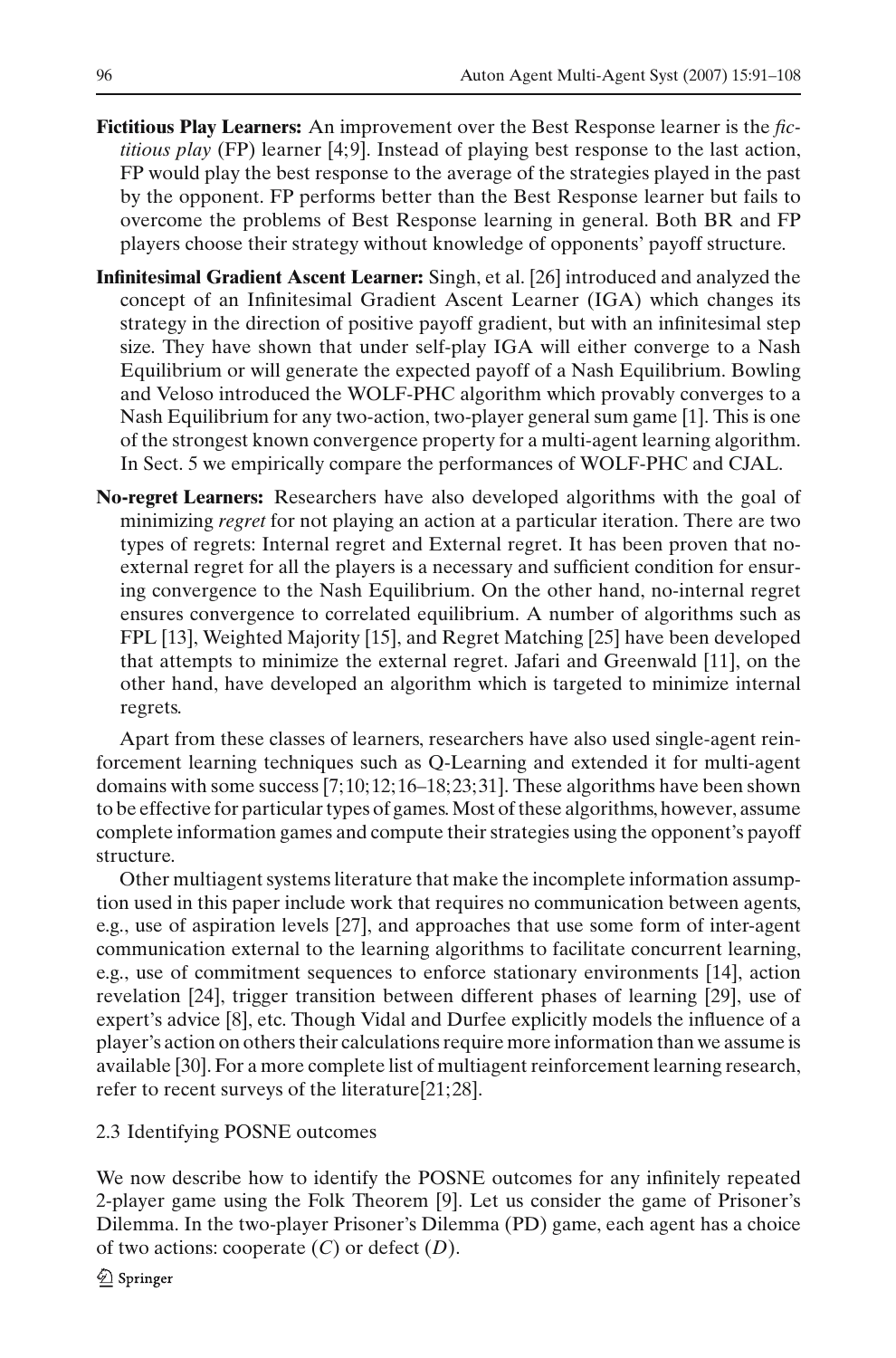<span id="page-6-0"></span>

| <b>Table 2</b> The Prisoner's<br>Dilemma Game |  |     |     |  |
|-----------------------------------------------|--|-----|-----|--|
|                                               |  | R.R | P.P |  |

Table [2](#page-6-0) provides the payoff vectors for each of the pure strategy profiles in *Q* for the PD game. The following inequalities hold for the PD payoff of matrix:

<span id="page-6-2"></span>
$$
T > R > P > S \tag{1}
$$

<span id="page-6-3"></span>and

$$
2R > T + S.\tag{2}
$$

Using the values  $R = 3$ ,  $S = 0$ ,  $T = 4$ , and  $P = 2$ , we can plot the payoffs in Fig. [1.](#page-6-1) The points A, B, C and D represent these payoff vectors in a 2-dimensional plane, where the *x* and *y* axes represent the row and column players payoffs, respectively. According to the average payoff criterion, any payoff corresponding to points A, B, C and D can be achieved in the repeated version of the game by simply repeating the action-pair that produces that payoff for the stage game. Let *P* denote this set of points. The convex hull for the points in *P* is the smallest convex polygon *C* such that  $\forall p \in P, p$  is either on the boundary or inside *C*. The convex hull for the Prisoner's Dilemma game is shown as the quadrilateral ABCD in Fig. [1.](#page-6-1) The region bounded by the convex hull for a set of points *P* contains all the points that can be generated using a convex combination of the points in *P*. In Fig. [1,](#page-6-1) the quadrilateral ABCD includes all the payoff vectors that are feasible as expected payoffs for some probability distributions over the pure strategy profiles in *Q* and can also be realized as an average payoff of the corresponding repeated game.

The *minimax point* is the point corresponding to the minimax payoffs for both the players. Such a point will always be either inside or on the boundary of the convex hull. In Fig. [1](#page-6-1) the point  $A(1,1)$  is the minimax point. The Folk Theorem tells us that



<span id="page-6-1"></span>**Fig. 1** Payoff space for the prisoner's dilemma game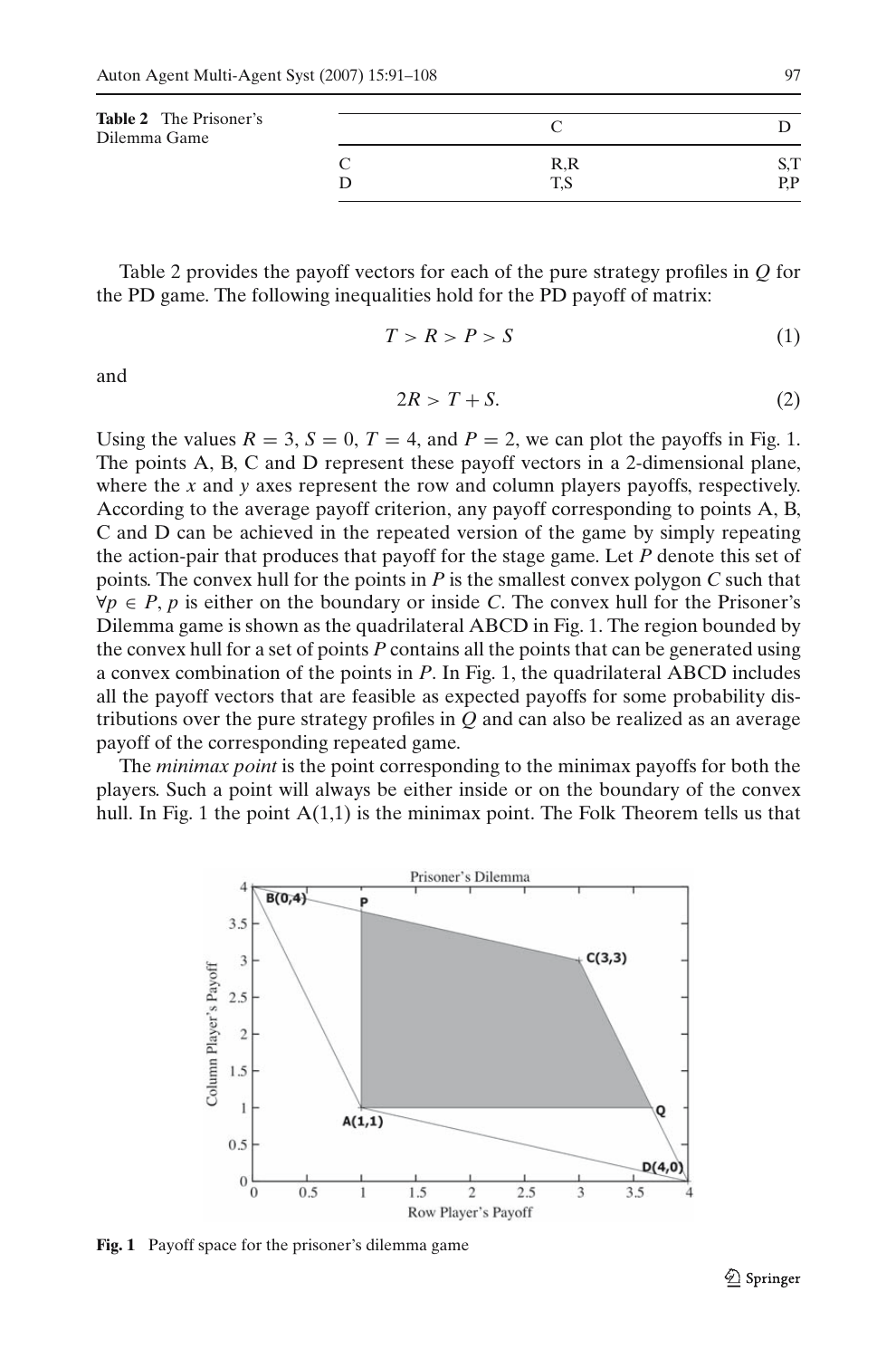

<span id="page-7-0"></span>**Fig. 2** Payoff space for matching pennies

any point inside the convex hull of feasible payoffs and which Pareto-Dominates the minimax point corresponds to some Nash Equilibrium payoff for the repeated game according to the average payoff criterion [\[9](#page-16-4)]. We observe that a point in the payoff space is Pareto-Dominated by all other points which are to the right and above it (including the points that are either on the vertical or on the horizontal line passing through it). Hence, in Fig. [1,](#page-6-1) any point in the shaded region will coincide with the average payoff that can be obtained by playing some Nash Equilibrium strategy-profile of the repeated game. We refer to this shaded region as Area Dominating Minimax (ADM). If such an ADM exists, then we can define POSNE outcomes as the points in the ADM that are Pareto-Optimal. In Fig. [1,](#page-6-1) any point on the boundary PCQ is a POSNE outcome. We call PCQ the Pareto-Frontier for this game. In general, we define the Pareto-Frontier as the set of Pareto-Optimal points in the ADM. Note that if there exists an ADM for a game, an outcome for the game is POSNE if and only if it resides on the Pareto-Frontier. In the particular case when no point dominates the minimax point, the ADM does not exist. In this case, the minimax-point will be both a Nash Equilibrium and a POSNE outcome. For example, in Fig. [2,](#page-7-0) which shows the payoffs for the game of Matching Pennies (see Tabl[e1\)](#page-4-0), no point Pareto-Dominates the minimax point B. Hence, B is both a POSNE outcome and a Nash Equilibrium for this game.

## 2.4 POSNE outcomes in the prisoner's dilemma game

From Table [2](#page-6-0) and inequalities [1](#page-6-2) and [2](#page-6-3) we can observe that the dominant strategy for a player in the Prisoner's Dilemma game is to defect and the defect-defect action combination is a dominant strategy equilibrium and the only Nash equilibrium, NESSG, for this stage game. Though this solution guarantees minimax payoff for both the players, it is Pareto-Dominated by the outcome (C,C) and hence is not a POSNE outcome. In fact, all pure strategy outcomes, except the Nash Equilibrium outcome are Pareto-Optimal. Note that, (C,C) not only maximizes social welfare (sum of payoffs), but is the only POSNE outcome from the set of pure strategy combinations and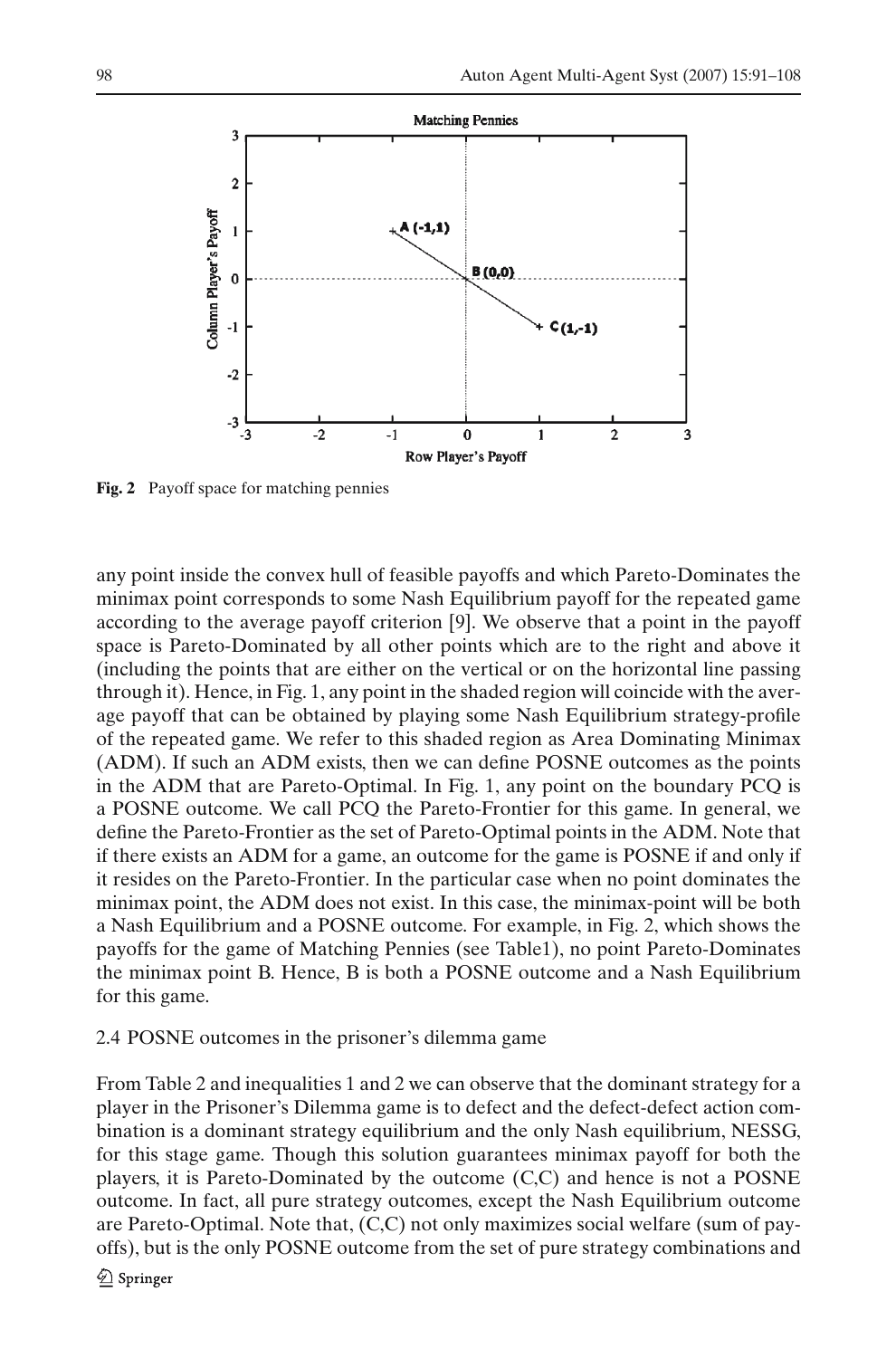resides on the Pareto-Frontier PCQ (see Fig. [1\)](#page-6-1). The outcomes (D,C) and (C,D) are not POSNE as they reside outside the ADM represented by the shaded region APCQ. So the paradox is that even though there exists an action-combination which Pareto-Dominates the NESSG outcome, the players still converge to the Pareto-Dominated Nash Equilibrium outcome using individual rationality. We claim that a CJAL learner, under self-play and without the knowledge of opponent's payoff, can find this cooperate-cooperate solution which maximizes the social welfare and can converge to it given certain payoff structures (still satisfying the inequalities [1](#page-6-2) and [2\)](#page-6-3) and suitable exploration techniques. We provide an intuitive analysis and show empirical results to justify our claim.

#### <span id="page-8-0"></span>**3 Conditional joint action learner**

We now present the details of the CJAL learning mechanism. We assume a set *S* of 2 agents where each agent  $i \in S$  has a set of actions  $A_i$  and repeatedly plays a stage game. In every iteration each agent chooses an action  $a_i \in A_i$ . We denote the expected utility of an agent *i* at iteration *t* for an action  $a_i$  as  $E_t^i(a_i)$ . In case of the Prisoner's Dilemma game,  $A_i = \{C, D\}$  for both the agents.

We now introduce some notations and definitions to build the framework for CJAL learning. We denote the probability that agent *i* plays action  $a_i$  at iteration *t* as  $Pr_t^i(a_i)$ and the conditional probability that the other agent, *j*, will play *aj* given that the *i*th agent plays  $a_i$  at iteration *t* as  $Pr_t^i(a_j|a_i)$ . The joint probability of an action pair  $(a_i, a_j)$ at iteration *t* is given by  $Pr<sub>t</sub>(a<sub>i</sub>, a<sub>i</sub>)$ . Each agent maintains a history of interactions at any iteration *t* as

$$
H_t^i = \bigcup_{\substack{a_i \in A_i \\ a_j \in A_j}} n_t^i(a_i, a_j)
$$

where  $n_t^i(a_i, a_j)$  denotes the number of times the joint action  $(a_i, a_j)$  has been played till iteration *t* from the beginning. We define the number of times agent *i* has played action *ai* until iteration *t* as

$$
n_t^i(a_i) = \sum_{a_j \in A_j} n_t^i(a_i, a_j).
$$

**Definition 1** A CJAL learner is an agent i who at any iteration *t* chooses an action *a<sub>i</sub>* ∈ *A<sub>i</sub>* with a probability proportional to  $E_i^i(a_i)$  where

$$
E_t^i(a_i) = \sum_{a_j \in A_j} U_i(a_i, a_j) Pr_t^i(a_j|a_i)
$$

where *aj* is the action taken by the other agent.

<span id="page-8-1"></span>Using results from probability theory we can rewrite the expression for expected utility as

$$
E_t^i(a_i) = \sum_{a_j \in Aj} U_i(a_i, a_j) \frac{Pr_i(a_i, a_j)}{Pr_i^i(a_i)}.
$$
 (3)

 $\textcircled{2}$  Springer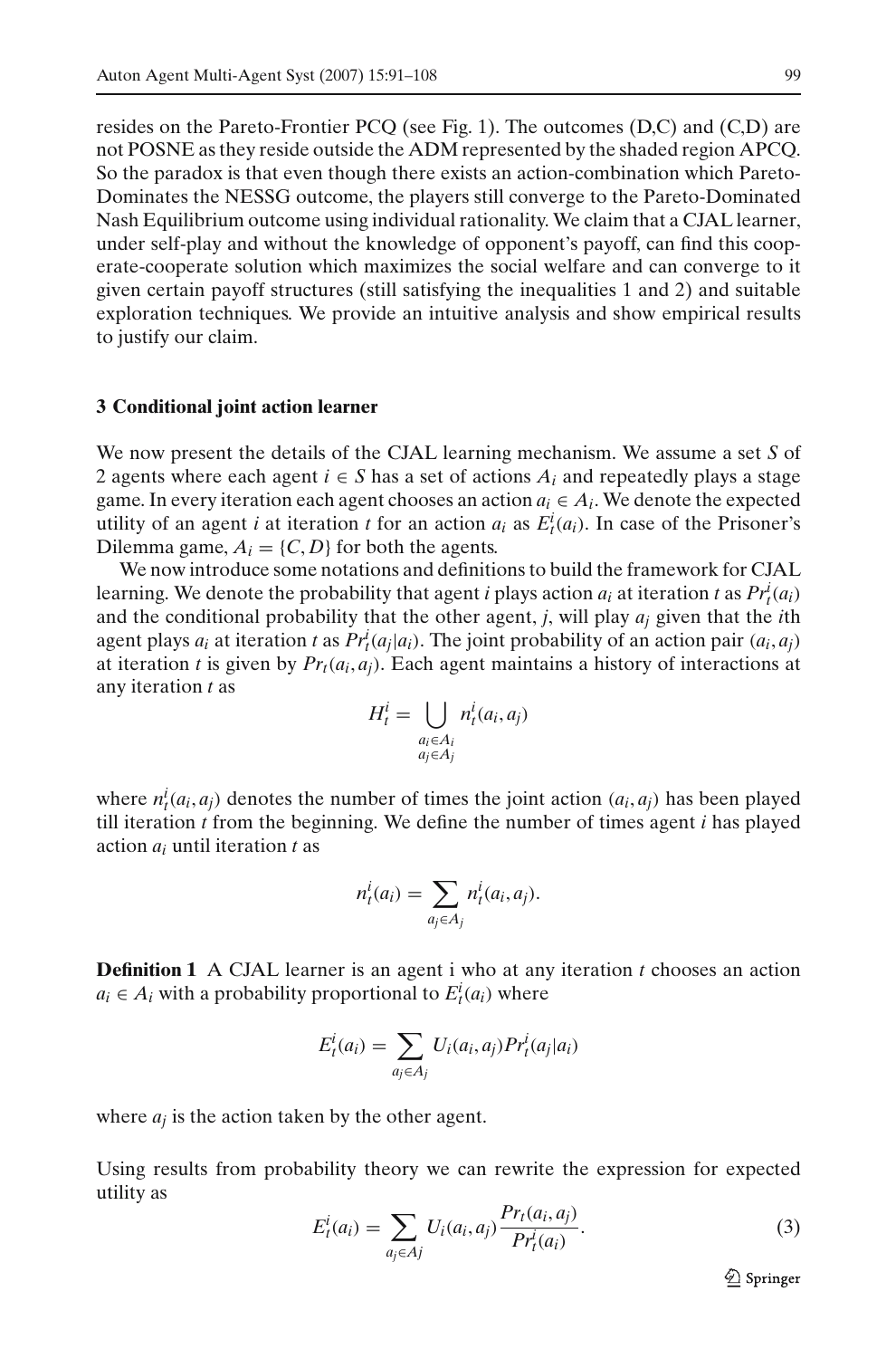If we approximate the probability of an event as the fraction of times the event occurred in the past then Eq. [3](#page-8-1) takes the form

<span id="page-9-0"></span>
$$
E_t^i(a_i) = \sum_{a_j \in A_j} U_i(a_i, a_j) * \frac{n_{t-1}^i(a_i, a_j)}{n_{t-1}^i(a_i)}.
$$
\n(4)

Unlike JAL [\[5\]](#page-16-6), a CJAL learner does not assume that the probability of the other player's taking an action is independent of its own action. A CJAL player learns the correlation between its actions and the other agent's action and uses the conditional probabilities instead of marginal probabilities to calculate the expected utility of an action. Therefore, a CJAL learner splits the marginal probability of an action *aj* taken by the other player into conditional probabilities:  $Pr_i^i(a_j|a_i)$   $\forall a_i \in A_i$  and considers them as the probability distribution associated with the joint action event  $(a_i, a_j)$ .

An intuitive reasoning behind this choice of probability distribution can be obtained by considering each agent's viewpoint. Imagine that each agent views this simultaneous move game as a sequential move game where it is the first one to move. To calculate the expected utility of its action, it must then try to find the probability of the other player's action given its own action, which is basically the conditional probability we described above.

#### 3.1 Learning utility estimates

We now discuss the learning mechanism used to update the expected utility values when utilities for outcomes are either not known *a priori* or can be non-deterministic. We note that it would be unreasonable to use a single-agent Q-learning scheme for CJAL to update the expected utility of its individual actions. Instead, we use a joint action Q-learning for CJAL to learn the expected utilities associated with every action combination (joint actions) and weight them by their probability of occurrence. So we rewrite the equation [4](#page-9-0) as:

<span id="page-9-1"></span>
$$
E_t^i(a_i) = \sum_{a_j \in A_j} Q_t^i(a_i, a_j) * \frac{n_{t-1}^i(a_i, a_j)}{n_{t-1}^i(a_i)},
$$
\n(5)

where  $Q_t^i(a_i, a_j)$ , the estimated payoff from joint action  $(a_i, a_j)$  is updated after the  $(t-1)$ th interaction as

$$
Q_t^i(a_i, a_j) \leftarrow Q_{t-1}^i(a_i, a_j) + \alpha(U_i(a_i, a_j) - Q_{t-1}^i(a_i, a_j)),
$$
\n(6)

where  $0 < \alpha \leq 1$  is the learning rate. Note that if the reward associated with a particular joint action is deterministic (which is the case for the Prisoner's Dilemma game we consider) Eq. [5](#page-9-1) simplifies to Eq. [4.](#page-9-0) Henceforth, we will use Eq. [4](#page-9-0) to calculate expected utility.

#### 3.2 Exploration techniques

We use two distinct exploration phases in CJAL. We assume that the agents explore actions randomly for  $N$  initial interactions and thereafter use an  $\epsilon$ -greedy exploration. In the  $\epsilon$ -greedy exploration phase, an agent chooses the action that produces maximum expected utility with a probability  $1 - \epsilon$  and explores other actions randomly with probability  $\epsilon$ . Therefore, the probability that at iteration *t*, agent *i* will choose action  $a_i$ ,  $Pr_t^i(a_i)$ ,  $\forall i \in 1, 2$  and  $\forall a_i \in A_i$ , is given by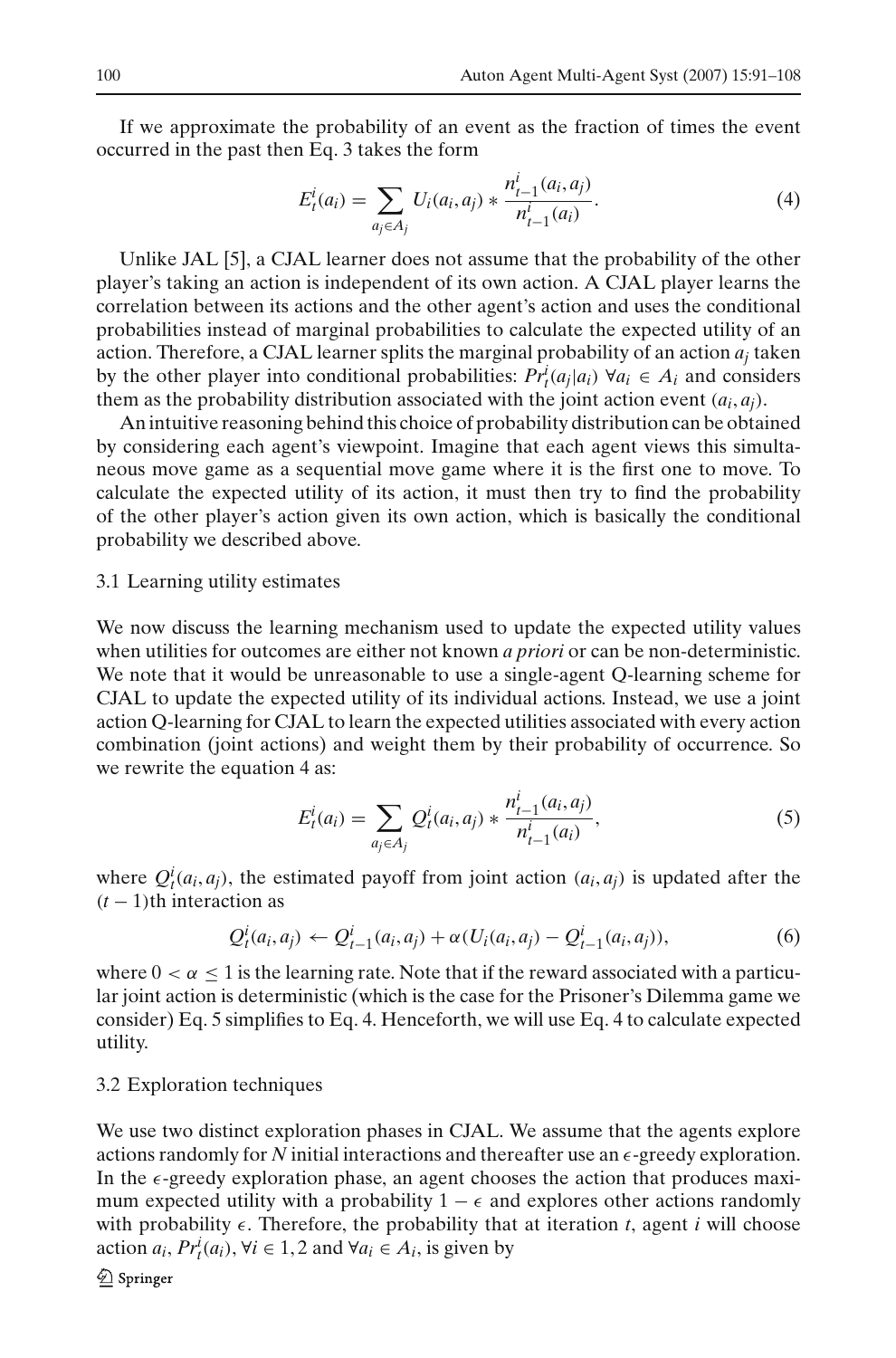$$
Pr_t^i(a_i) = \begin{cases} \frac{1}{|A_i|}, & \text{if } t < N\\ 1 - \epsilon, & \text{if } t > N \text{ and } a = a^*\\ \frac{\epsilon}{|A_i| - 1}, & \text{if } t > N \text{ and } a \neq a^* \end{cases}
$$

where *a*∗, the highest expected utility action, is defined as

$$
a^* = \arg\max_{a_i \in A_i} (E_{t-1}^i(a_i)).
$$

### <span id="page-10-0"></span>**4 Dynamics of CJAL learning**

We now intuitively analyze the dynamics of the CJAL learning mechanism in self-play. We consider two CJAL learners playing the Prisoner's Dilemma game and analytically predict the sequence of actions they would take with time.

For the Prisoner's Dilemma game, we have  $A_i = \{C, D\}$ ,  $i = 1, 2$ . We denote  $U_i(C, C) = R$ ,  $U_i(C, D) = S$ ,  $U_i(D, D) = P$  and  $U_i(D, C) = T$ . In the exploration phase, as both agents choose their actions from a uniform distribution, the expected number of occurrences of each outcome will be *N*/4 after *N* iterations. Also the expected number of times an agent would play each of its two actions is *N*/2. So, if *N* is sufficiently large, the expected values of the conditional probabilities will be:

$$
Pr_N^i(D|C) = Pr_N^i(C|C) = Pr_N^i(D|D) = Pr_N^i(C|D) = 1/2
$$

for both the players. Therefore, it can be expected that the expected utility of the two actions after *N* iterations will converge to

$$
E_N^i(C) = U_i(C, C)Pr_N^i(C|C) + U_i(C, D)Pr_N^i(D|C) = \frac{R+S}{2}
$$
 (7)

and

$$
E_N^i(D) = U_i(D, C)Pr_N^i(C|D) + U_i(D, D)Pr_N^i(D|D) = \frac{T+P}{2}.
$$
 (8)

Based on the constraints on the payoffs in the Prisoner's Dilemma game (see inequalities [1](#page-6-2) and [2\)](#page-6-3) we then have  $E_N^i(D) > E_N^i(C)$ , i.e., the defect action is preferable to the cooperate action. Therefore, if both agents choose their actions greedily  $(\epsilon = 0)$ , they will play action *D*. They will continue playing action *Dt* interactions after *N* as long as  $E_{N+t}^i(D) > E_{N+t}^i(C)$ . Now as they continue playing action *D*,  $Pr_t^i(C|D)$  will tend to 0 and  $Pr_t^i(D|D)$  will tend to 1. However,  $Pr_t^i(D|C)$  and  $Pr_t^i(C|C)$ will still remain at  $\frac{1}{2}$ . Eventually the expected utilities will be  $E_i(C) = (S + R)/2$ and  $E_i(D) = P$ . Now if at some iteration *t* after  $N$ ,  $\frac{S+R}{2} > E_{N+t}(D) \geq P$ , then both players will switch to *C* and receive a payoff *R*. As  $R > S$ ,  $E_{N+t}(C)$  will monotonically increase and will always be greater than  $E_{N+t}(D)$ . So they would continue playing *C* in subsequent iterations and hence will converge to the (*C*, *C*) outcome. We make this claim based on the assumption that after *N* iterations each outcome will occur approximately *N*/4 times. Using the *weak law of large numbers*, we can say that it will indeed be true if *N* → ∞. However, if  $R + S < 2P$  then  $E_{N+t}(C)$  will never supersede  $E_{N+t}(D)$  as  $E_{N+t}(D)$  can never be less than  $U_i(D, D)$  and the learners will converge to the  $(D, D)$  outcome.

The scenario, unfortunately, is not so simple if  $\epsilon > 0$ . We will experimentally show that for  $\epsilon$  greater than some threshold  $\epsilon_0$ , convergence to  $(C, C)$  may not be achieved. From the above discussion we can however make the following conjecture: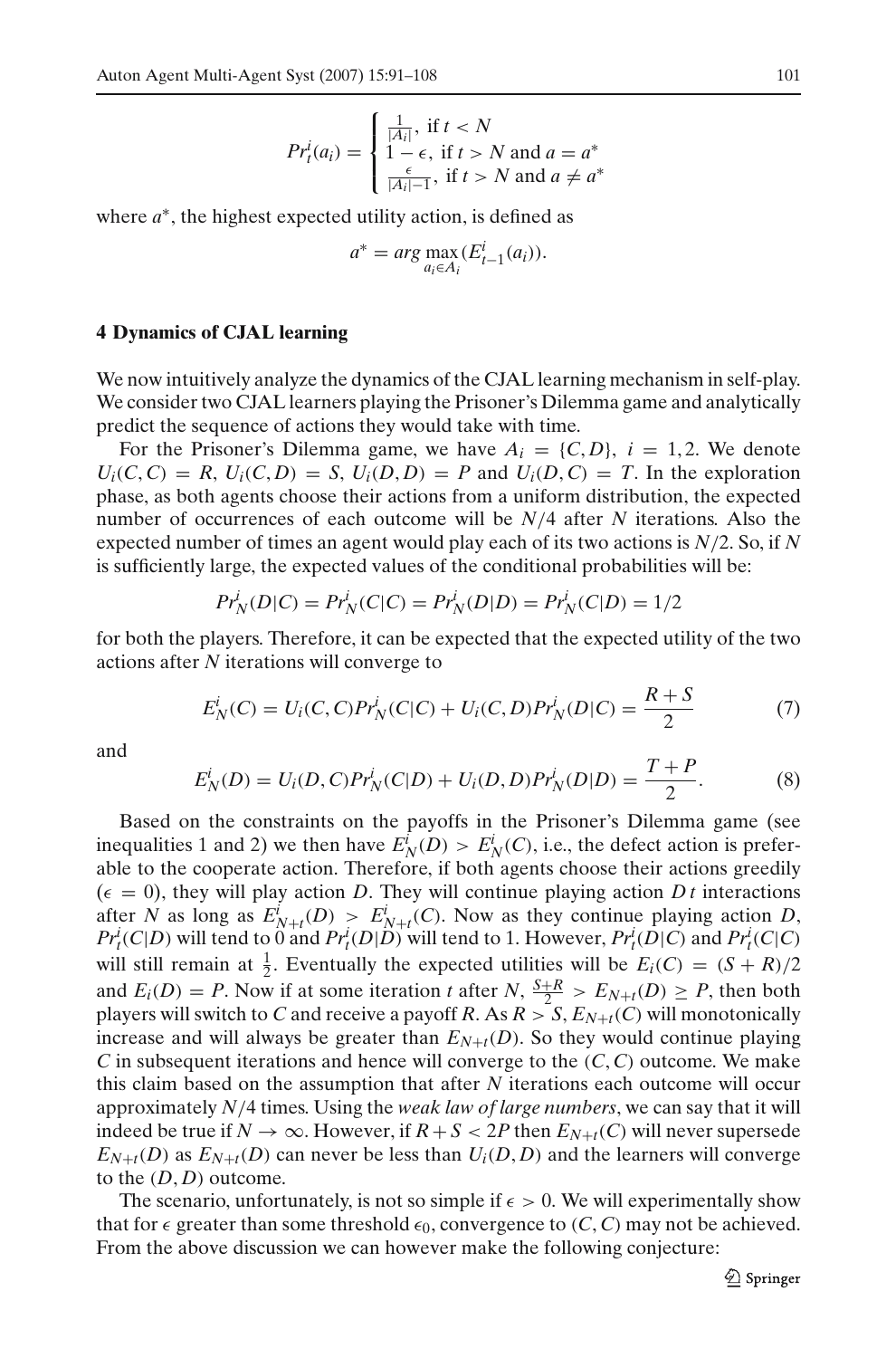**Conjecture 1** In the Prisoner's Dilemma game, if  $(R + S) > 2P$  and if the agents *randomly explore for a finite number of iterations N and then adopt a greedy exploration technique* ( $\epsilon = 0$ ) *then the probability of CJAL players converging to the*  $(C, C)$ *outcome tends to 1 as N approaches infinity.*

# <span id="page-11-0"></span>**5 Experimental results for CJAL**

We experiment with two CJAL learners repeatedly playing the Prisoner's Dilemma game. Agents keep a count of all the actions played to compute the conditional probabilities and update their beliefs after every iteration. We vary the *R*, *S*,*T* and *P* values and use two different exploration techniques:

- 1. Choosing actions randomly for the first *N* iterations and then always choose actions with highest estimated payoff.
- 2. Choosing actions randomly for first  $N$  iterations and  $\epsilon$ -greedy exploration thereafter, i.e, explore randomly with probability  $\epsilon > 0$ , otherwise choose action with the highest estimated payoff.
- 5.1 CJAL in self-play in prisoner's dilemma

We used *N* as 400 in all the experiments. In the first experiment we use payoff values such that  $R + S > 2P$ :  $R = 3$ ,  $S = 0$ ,  $T = 5$ ,  $P = 1$ . We plot the expected utilities of two actions against the number of iterations in Fig. [3.](#page-12-0) We also compare in Fig. [4](#page-12-1) the values of four different conditional probabilities mentioned in Sect. [3.](#page-8-0) We observe from Fig. [4](#page-12-1) that as the players continue to play defect after the first *N* interactions, the probability  $Pr(D|D)$  increases, but this reduces the expected utility of taking action D whereas  $Pr(C|C)$  and  $Pr(D|C)$  remain unchanged. This phenomena is evident from Figs. [4](#page-12-1) and [3.](#page-12-0) A little after iteration number 1,000, expected utility of *D* falls below that of *C* and so the agents starts cooperating. As they cooperate, *Pr*(*C*|*C*) increases and  $Pr(D|C)$  decreases. Consequently, the expected value for cooperating also increases, and hence the agents continue to cooperate.

In the next experiment, we continue using  $\epsilon = 0$  but choose the payoff values such that  $R + S < 2P$ :  $R = 3$ ,  $S = 0$ ,  $T = 5$ ,  $P = 2$ . We plot the expected utilities of two actions against the number of iterations. The results are shown in Fig. [5.](#page-13-0) We observe that as  $R + S < 2P$ , though the expected utility of defect reduces to P, the payoff of the defect-defect outcome, it still supersedes the expected utility for cooperation *R* + *S*/2. Hence the agents continue to defect and the system converges to the NESSG of the PD game.

In our next experiment we use  $\epsilon = 0.1$  and the same payoff configuration as in the first experiment. The results are plotted in Fig. [6.](#page-13-1) We observe that though the expected value of defecting reaches below the value of  $\frac{R+S}{2}$ , due to exploration,  $Pr(D|C)$  is also more than the  $\epsilon = 0$  case, which effectively reduces the expected utility of cooperation. As a result, players find it more attractive to play defect, and hence converge to the defect-defect outcome.

5.2 Comparison with other learners in general-sum games

In the next set of experiments, we compare the performance of CJAL with WOLF-PHC and JAL for arbitrary 2-player general sum games. We used all possible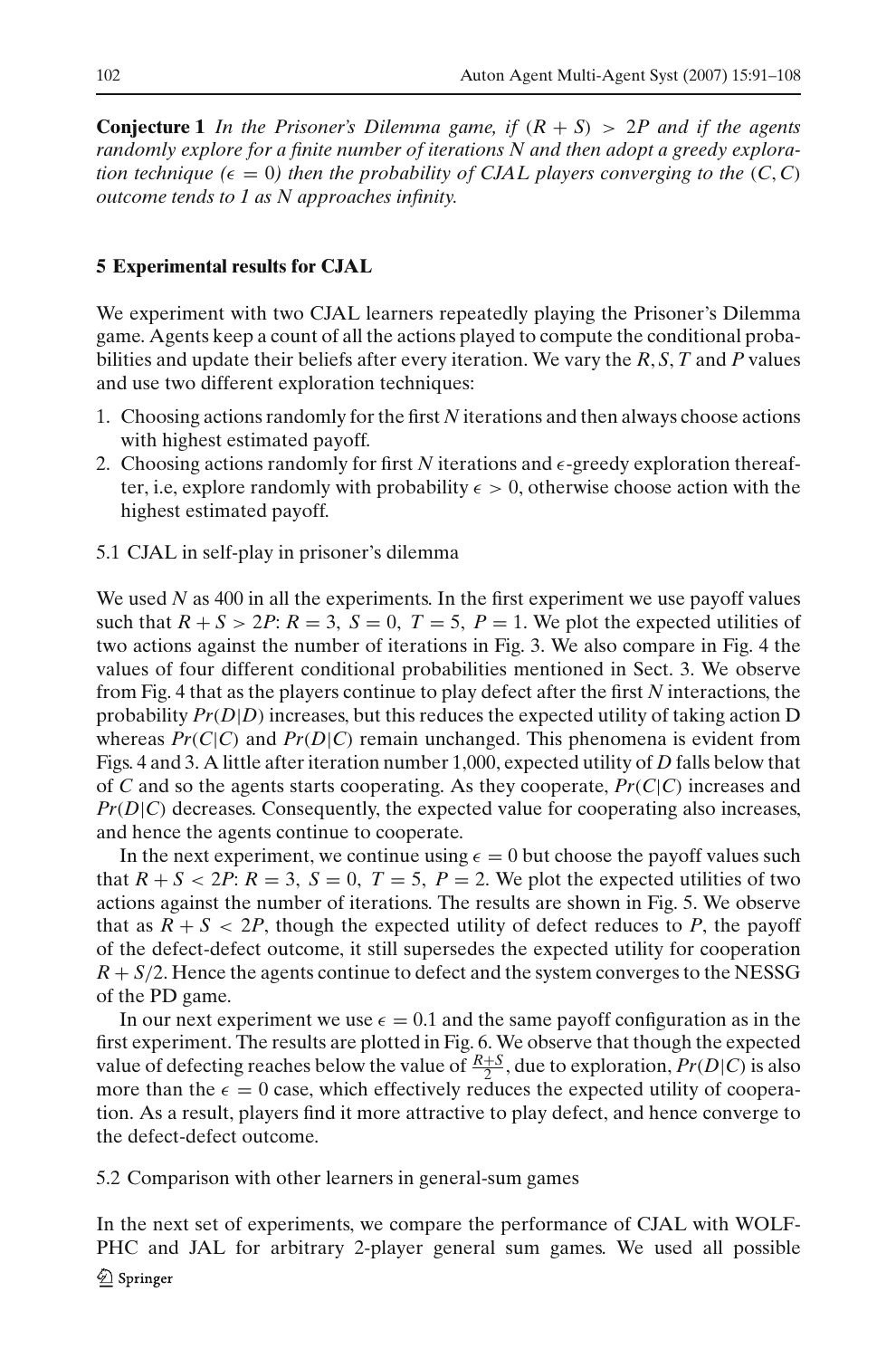

<span id="page-12-0"></span>**Fig. 3** Comparison of Expected Utility when  $R + S > 2P$  and  $\epsilon = 0$ 



<span id="page-12-1"></span>**Fig. 4** Conditional probabilities when  $R + S > 2P$  and  $\epsilon = 0$ 

structurally distinct two-player, two-action conflict games as a testbed for CJAL. In each game, each player rank orders the four possible outcomes from 1 to 4. We use the rank of an outcome as the payoff to that player for any outcome. In a conflict game, there exists no outcome that is most preferred by both the players. Steven Brams lists 57 such game matrices with ordinal payoffs [\[3](#page-16-24)]. We used these game matrices as a testbed to empirically verify convergence behavior of CJAL.

We played two CJAL players against each other in all of these 57 games repeatedly and observed their convergence behavior. In these experiments we used the first exploration technique i.e.,  $\epsilon = 0$ . To evaluate the performance of CJAL we used the following criteria:

**Average Social Welfare:** Sum of the payoffs obtained by the two players in their converged state, averaged over 57 games.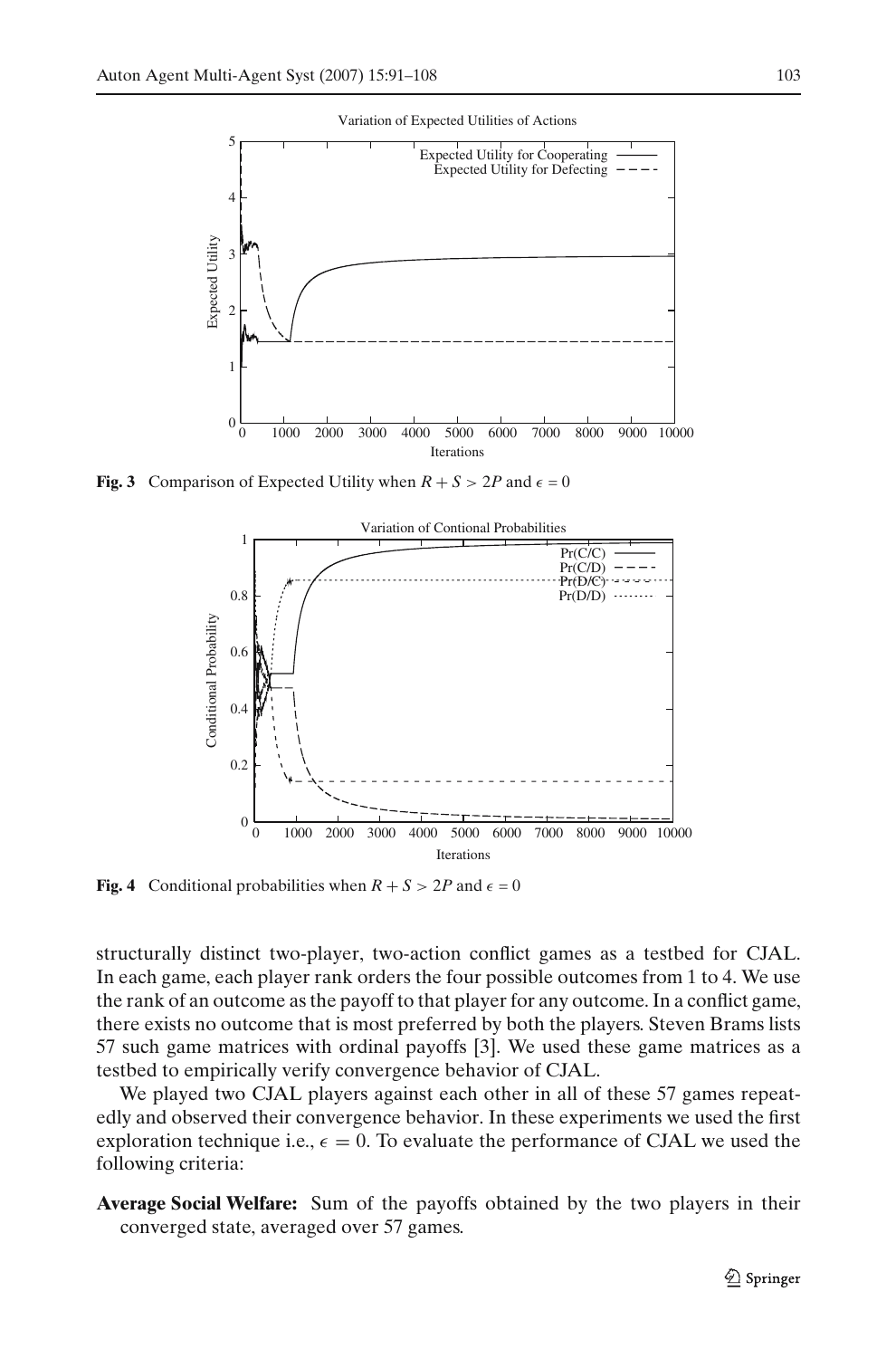

<span id="page-13-0"></span>**Fig. 5** Comparison of Expected Utility when  $R + S < 2P$  and  $\epsilon = 0$ 



<span id="page-13-1"></span>**Fig. 6** Comparison of Expected Utility when  $R + S > 2P$  and  $\epsilon = 0.1$ 

- **Average Product of Payoffs:**Product of the payoffs obtained by two players in their converged state, averaged over 57 games.
- **Success Rate:**Percentage of games, out of the 57 games, in which the players converge to a POSNE outcome.

We compared our results with that of WOLF-PHC and JAL, in self-play, on these 57 games using these evaluation criteria. We used 10,000 interactions for each run and averaged the results over 20 runs for each game. We only took the average of the payoffs obtained in the last 1000 iterations to approximate the final converged value. The results are then averaged over all the 57 games and are shown in Table 3. The first two columns represent the average social welfare and product of the payoffs, respectively. The third column represents the proportion of games in which the algorithms have converged to a POSNE outcome. We also compared our results with the average Nash Equilibrium payoffs for all these stage games. We observe that CJAL outperforms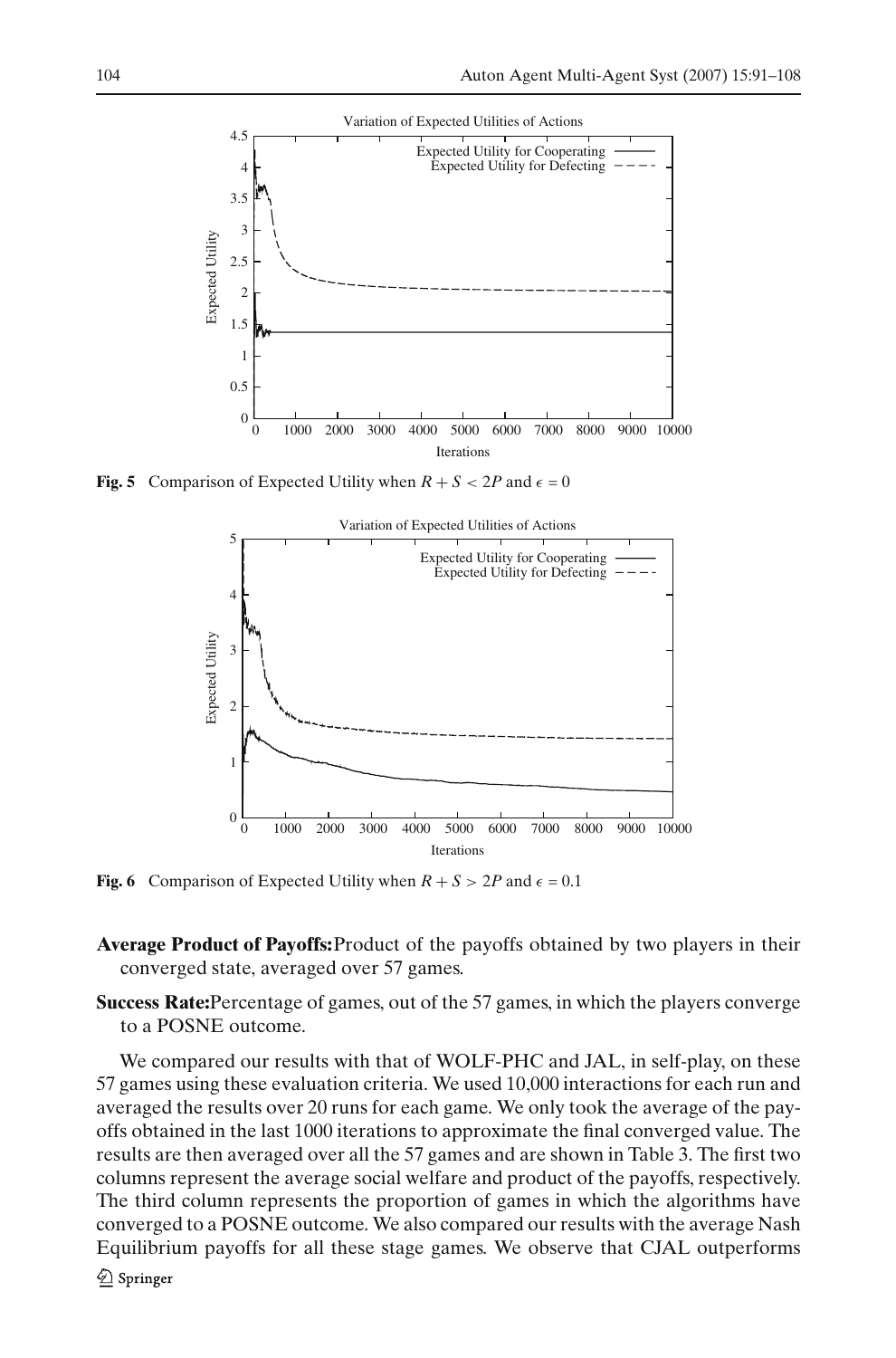<span id="page-14-0"></span>

| Table 3 Comparison of JAL,<br>WOLF-PHC and CJAL on<br>$2 \times 2$ Conflict Games |                 | Social welfare          |                 | Product of<br>payoffs |                | Success rate   |
|-----------------------------------------------------------------------------------|-----------------|-------------------------|-----------------|-----------------------|----------------|----------------|
|                                                                                   | JAL             | 6.1                     |                 | 9.13                  | 0.81           |                |
|                                                                                   | <b>CJAL</b>     | 6.14                    |                 | 9.25                  | 0.86           |                |
|                                                                                   | WOLF-PHC        | 6.03                    |                 | 9.01                  | 0.75           |                |
|                                                                                   | Nash            | 6.05                    |                 | 9.04                  | 0.75           |                |
|                                                                                   |                 |                         |                 |                       |                |                |
| Table 4 Payoff matrix for<br>chicken game                                         |                 |                         | $\mathsf{C}$    |                       |                | D              |
|                                                                                   | C               |                         | 3,3             |                       |                | 2,4            |
|                                                                                   | D               |                         | 4,2             |                       |                | 1,1            |
| <b>Table 5</b> Payoff matrix for<br>battle of sexes                               |                 |                         | $\mathbf{F}$    |                       |                | $\overline{O}$ |
|                                                                                   |                 |                         |                 |                       |                |                |
|                                                                                   | $\mathbf{F}$    |                         | 4,3             |                       |                | 0,0            |
|                                                                                   | $\Omega$        |                         | 0,0             |                       |                | 3,4            |
| Table 6 Social welfare                                                            |                 |                         |                 |                       |                |                |
| generated by JAL,<br>WOLF-PHC and CJAL on<br>standard games                       |                 | PD1                     | PD <sub>2</sub> | Chicken               | <b>BS</b>      | <b>MP</b>      |
|                                                                                   | <b>JAL</b>      | $\overline{c}$          | 4               | 6                     | 7              | $\overline{0}$ |
|                                                                                   | <b>CJAL</b>     | 6                       | 4               | 6                     | 7              | $\overline{0}$ |
|                                                                                   | <b>WOLF-PHC</b> | $\overline{\mathbf{c}}$ | 4               | 6                     | 7              | 0              |
|                                                                                   | Nash            | $\overline{2}$          | 4               | 6                     | $\overline{7}$ | $\overline{0}$ |

<span id="page-14-2"></span><span id="page-14-1"></span>WOLF-PHC and JAL on all these metrics. For example, CJAL converges to a POSNE outcome in 86% of the games, whereas WOLF-PHC and JAL converges to a POSNE outcome in 75% and 81% cases, respectively. Also note that, in 75% of the games the single-stage Nash Equilibrium, NESSG, solutions are also POSNE. This is the success rate of WOLF-PHC which is proved to converge to the NESSG.

We also used some standard games such as Prisoner's Dilemma, Chicken games (Table [4\)](#page-14-0), Battle of Sexes (BS) (Table [5\)](#page-14-1) and Matching Pennies (MP) (Table [1\)](#page-4-0) to analyze CJAL performance in more detail. Although most of these games are already included in these 57 conflict games, we explicitly show the Social Welfare generated for these games in Table [6.](#page-14-2) For this experiment, we used two versions of the Prisoner's Dilemma game: PD1 (Table [7\)](#page-15-2) and PD2 (Table [8\)](#page-15-3). For PD1, where  $R + S > 2P$ , CJAL converges to the cooperate-cooperate solution producing a Social Welfare of 6, whereas both JAL and WOLF-PHC converges to the NESSG and produces a Social Welfare of only 2. For PD2, where *R*+*S* < 2*P*, CJAL, as well as JAL and WOLF-PHC, converges to the NESSG and produces a Social Welfare of 4. For games like Chicken, Battle of Sexes and Matching Pennies, all the algorithms produce the same Social Welfare. The Social Welfare for these games also coincides with the Social Welfare produced by the NESSG.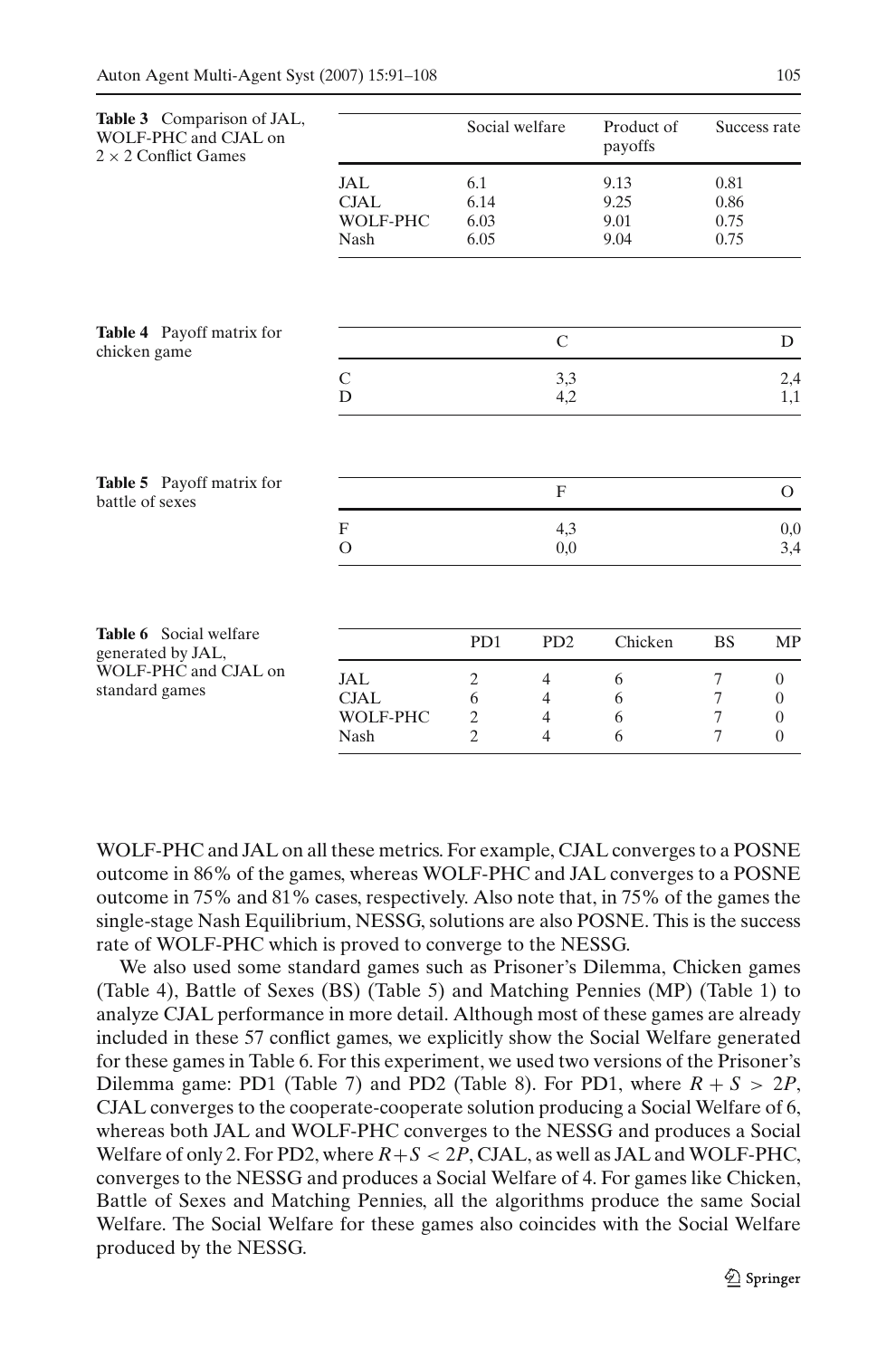<span id="page-15-2"></span>

| <b>Table 7</b> Payoff matrix for The<br>Prisoner's Dilemma Game,<br>$R + S > 2P$ (PD1) |   | $\subset$  | D          |
|----------------------------------------------------------------------------------------|---|------------|------------|
|                                                                                        | D | 3,3<br>4,0 | 0,4<br>1,1 |
| <b>Table 8</b> Payoff matrix for The<br>Prisoner's Dilemma game,<br>$R + S < 2P$ (PD2) |   | C          | D          |
|                                                                                        | D | 3,3<br>4,0 | 0,4<br>2,2 |
|                                                                                        |   |            |            |

#### <span id="page-15-3"></span><span id="page-15-1"></span>**6 Conclusion and future work**

We described a Conditional Joint Action Learning (CJAL) scheme and analyzed its performance for the two-player Prisoner's Dilemma game and all possible structurally distinct  $2 \times 2$  conflict games with ordinal payoffs. The motivation behind CJAL was to provide the agents with the opportunity to converge to a mutually beneficial outcome against like-minded agents in incomplete information games. We propose that the goal of concurrent multiagent learning should be to reach a Pareto-Optimal outcome with Nash Equilibrium payoffs of the repeated game. We developed CJAL as a learning algorithm that can actually find such an outcome if one exists and converges to that against similar players. Our design principle underlying CJAL was motivated by the fact that in a multiagent setting a learner must consider that its action choices influence the action choice of other learners. We analyzed the convergence of CJAL in self-play in the Prisoner's Dilemma game under different payoff constraints. We showed that under certain restrictions on the payoff structures, CJAL can learn to converge to the POSNE outcome in self-play. On the other hand IL or JAL always converges to the stage game Nash Equilibrium which is a Pareto-Dominated outcome.

We also experimentally demonstrated the convergence of CJAL using limited exploration in self-play to POSNE outcomes on a representative testbed. Though CJAL was not explicitly designed to optimize measures like social welfare, fairness (measured by the product of player payoffs) and success in converging to POSNE outcomes, it outperforms JAL and WOLF-PHC on these metrics.

The results presented in this paper are for two-player, two-action games. We would like to evaluate CJAL's performance in more general *n*-player *m*-action settings.

The goal of our research is to find a generic multi-agent learning strategy that will always produce a POSNE outcome in self-play in incomplete information settings. Though CJAL is a significant step toward this goal, we would like to improve our algorithm so that it can always guarantee such a convergence. We would also like to understand and observe CJAL's behavior in a heterogeneous population where players use different learning strategies.

**Acknowledgements** This work has been supported in part by an NSF award IIS-0209208.

#### **References**

<span id="page-15-0"></span>1. Bowling, M. H., & Veloso, M. M. (2002). Multiagent learning using a variable learning rate. *Artificial Intelligence, 136*(2), 215–250.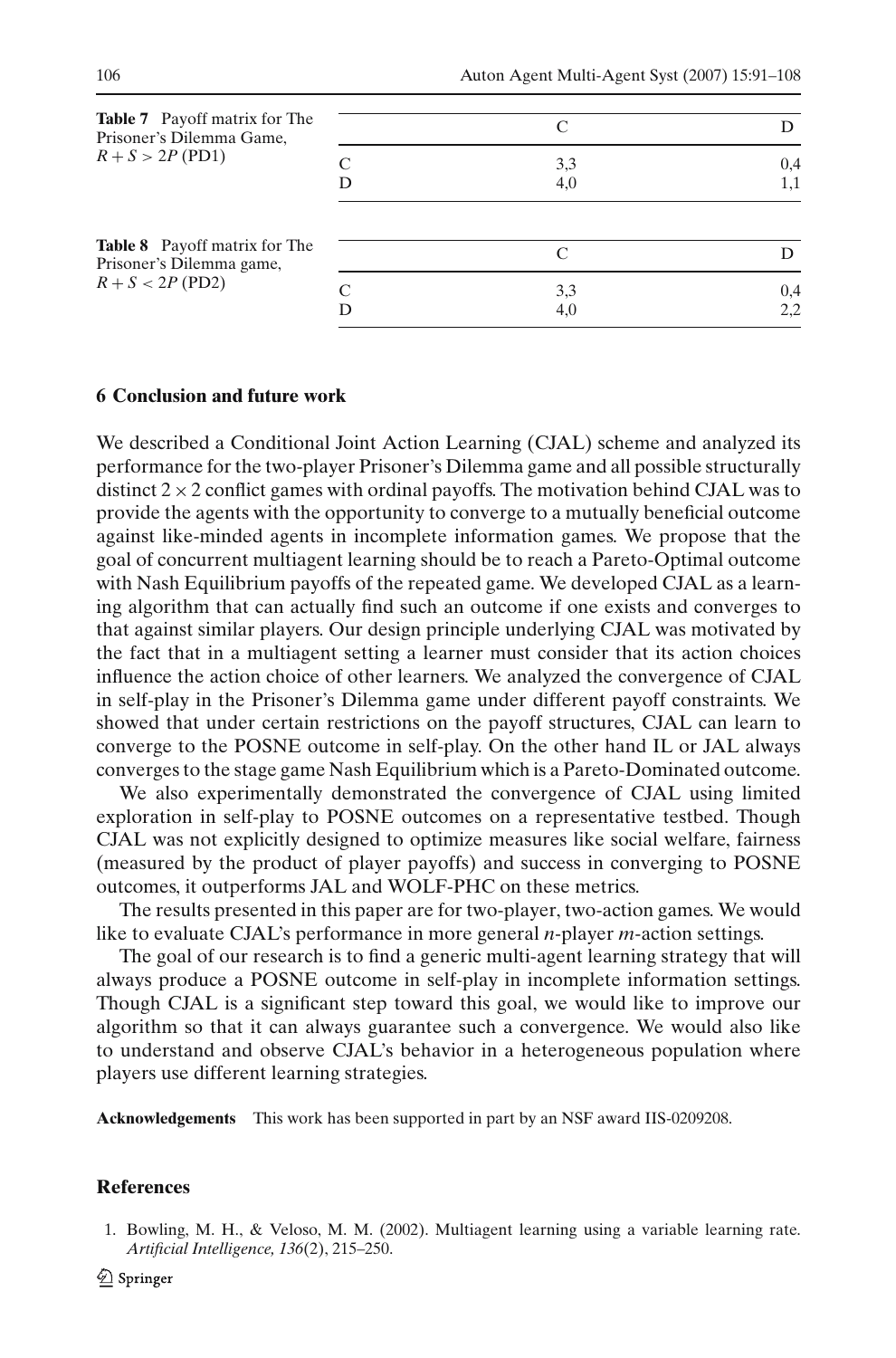- <span id="page-16-0"></span>2. Bowling, M. H., & Veloso, M. M. (2004) Existence of multiagent equilibria with limited agents. *Journal of Artificial Intelligence Res. (JAIR), 22*, 353–384.
- <span id="page-16-24"></span>3. Brams, S. J. (1994) *Theory of moves*. Cambridge, UK: Cambridge University Press.
- <span id="page-16-10"></span>4. Brown, G. W. (1951). Iterative solution of games by fictiious play. In *activity analysis of production and allocation*. New York: Wiley.
- <span id="page-16-6"></span>5. Claus, C., & Boutilier, C. (1997). The dynamics of reinforcement learning in cooperative multiagent systems. In *Collected papers from AAAI-97 workshop on Multiagent Learning*, (pp. 13–18). AAAI.
- <span id="page-16-1"></span>6. Conitzer, V., &Sandholm, T. (2003). Awesome: A general multiagent learning algorithm that converges in self-play and learns a best response against stationary opponents. In *ICML*, (pp. 83–90).
- <span id="page-16-15"></span>7. Crandall, J. W., & Goodrich, M. A. (2005). Learning to compete, compromise, and cooperate in repeated general-sum games. In *Proceedings of the nineteenth international conference on machine learning*, pp. 161–168.
- <span id="page-16-21"></span>8. de Farias, D. P., & Megiddo, N. (2003). How to combine expert (and novice) advice when actions impact the environment? In *NIPS*.
- 9. Fudenberg, D., & Levinem K. (1998). *The theory of learning in games*. Cambridge, MA: MIT Press.
- <span id="page-16-5"></span><span id="page-16-4"></span>10. Greenwald, A. R., & Hall, K. (2003). Correlated q-learning. In *ICML*, pp. 242–249.
- 11. Greenwald, A. R., & Jafari, A. (2003). A general class of no-regret learning algorithms and game-theoretic equilibria. In *COLT*, pp. 2–12.
- <span id="page-16-2"></span>12. Hu J., & Wellman, M. P. (2003). Nash q-learning for general-sum stochastic games. *Journal of Machine Learning Research*, *4*, 1039–1069.
- <span id="page-16-12"></span>13. Kalai, A., & Vempala, S. (2002). Geometric algorithms for online optimization. Technical Report MIT-LCS-TR-861, MIT Laboratory for Computer Science.
- <span id="page-16-19"></span>14. Kapetanakis, S., Kudenko, D., & Strens, M. (2004). Learning of coordination in cooperative multiagent systems using commitment sequences. *Artificial Intelligence and the Simulation of Behavior, 1*(5).
- <span id="page-16-13"></span>15. Littlestone, N., & Warmuth, M. K. (1989). The weighted majority algorithm. In *IEEE symposium on foundations of computer science*, pp. 256–261.
- <span id="page-16-3"></span>16. Littman, M. L. (1994). Markov games as a framework for multi-agent reinforcement learning. In *Proceedings of the eleventh international conference on machine learning*, (pp. 157–163). San Mateo, CA: Morgan Kaufmann.
- 17. Littman, N. L. (2001). Friend-or-foe q-learning in general-sum games. In *Proceedings of the eighteenth international conference on machine learning*, (pp. 322–328) San Francisco, CA: Morgan Kaufmann.
- <span id="page-16-16"></span>18. Littman, M. L., & Stone, P. (2001). Implicit negotiation in repeated games. In *Intelligent agents VIII: Agent theories, architecture, and languages*, pp. 393–404.
- <span id="page-16-8"></span>19. Littman, M. L., & Stone, P. (2005). A polynomial-time nash equilibrium algorithm for repeated games. *Decision Support System, 39*, 55–66.
- <span id="page-16-7"></span>20. Mundhe, M., & Sen, S. (1999). Evaluating concurrent reinforcement learners. IJCAI-99 workshop on agents that learn about, from and with other agents.
- <span id="page-16-22"></span>21. Panait, L., & Luke, S. (2005). Cooperative multi-agent learning: The state of the art. *Autonomous Agents and Multi-Agent Systems, 11*(3), 387–434.
- <span id="page-16-9"></span>22. Sandholm, T.W., & Crites, R. H. (1995). Multiagent reinforcement learning and iterated prisoner's dilemma. *Biosystems Journal, 37*, 147–166.
- <span id="page-16-17"></span>23. Sekaran, M., & Sen, S. (1994). Learning with friends and foes. In *Sixteenth annual conference of the cognitive science society*, (pp. 800–805). Hillsdale, NJ: Lawrence Erlbaum Associates, Publishers.
- <span id="page-16-20"></span>24. Sen, S., Mukherjee, R., & Airiau, S. (2003). Towards a pareto-optimal solution in general-sum games. In *Proceedings of the second intenational joint conference on autonomous agents and multiagent systems* (pp. 153–160). New York, NY: ACM Press.
- <span id="page-16-14"></span>25. Mas-Colell, A., & Hart, S. (2001). A general class of adaptive strategies. *Journal of Economic Theory, 98*(1), 26–54.
- <span id="page-16-11"></span>26. Singh, S. P., Kearns, M. J., & Mansour, Y. (2000) Nash convergence of gradient dynamics in general-sum games. In *UAI*, pp. 541–548.
- <span id="page-16-18"></span>27. Stimpson, J. L., Goodrich, M. A., & Walters, L. C. (2001) Satisficing and learning cooperation in the prisoner's dilemma. In *Proceedings of the seventeenth international joint conference on artificial intelligence*, pp. 535–540.
- <span id="page-16-23"></span>28. Tuyls, K., & Nowé, A. (2006). Evolutionary game theory and multi-agent reinforcement learning. *The Knowledge Engineering Review, 20*(1), 63–90.